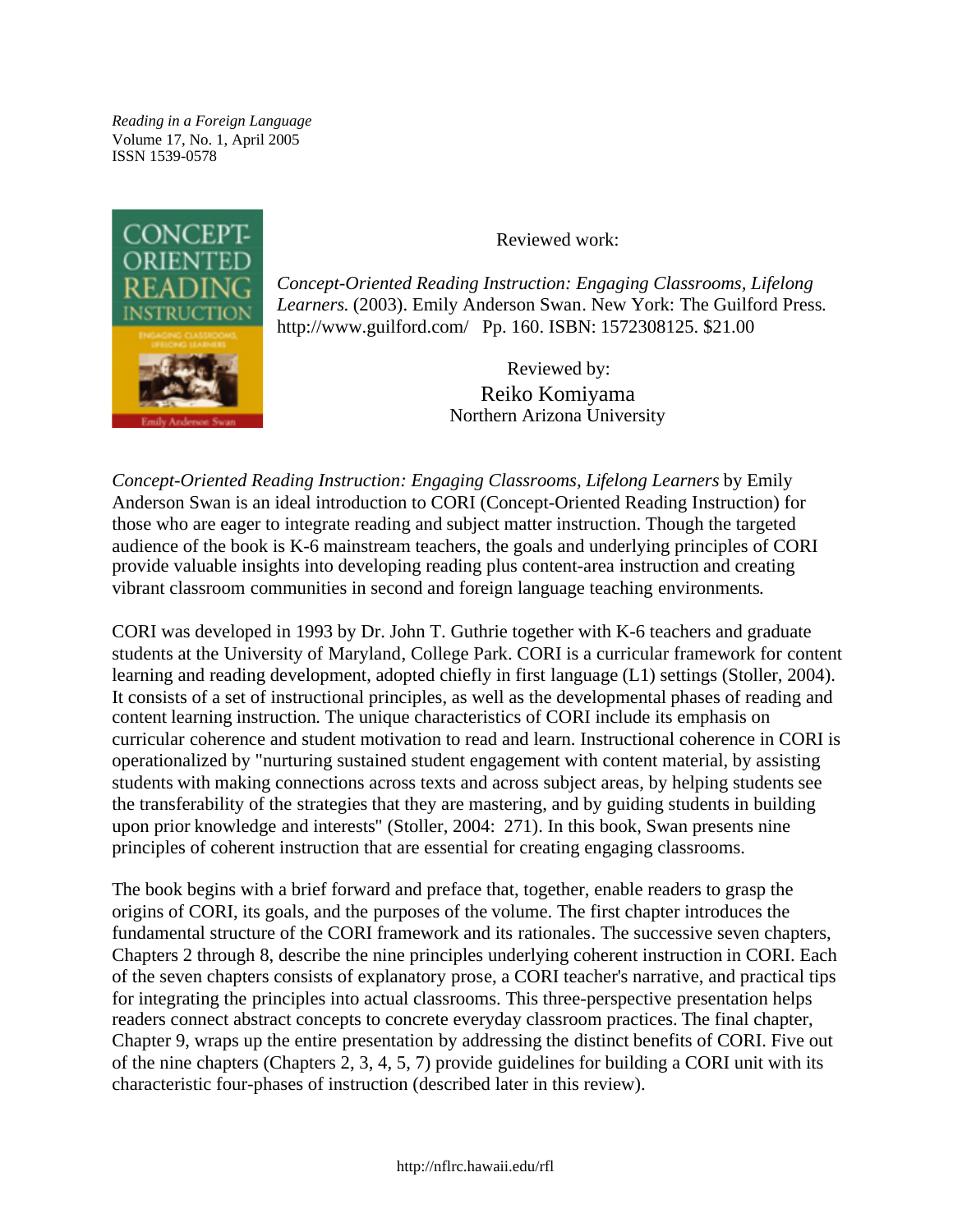In Chapter 1, Swan points out that reading engagement requires intrinsic motivation, social interactions, strategy use, and the acquisition of conceptual knowledge that goes beyond knowing basic facts. In this chapter, an overall picture of the CORI framework and its underlying nine basic principles of coherent instruction are presented and then contrasted with the fragmented instruction often found in elementary schools.

A noticeable feature of the first chapter, as well as the rest of the book, is that the author never fails to refer to relevant research to support CORI principles (e.g., Deci, Vallenrand, Pelletier, & Rian, 1991; Glynn, 1994; Guthrie, Schafer, Wang, & Afflerback, 1995). Readers realize, immediately after they start reading the chapter, that CORI is indeed a research-based educational framework (e.g., Guthrie, Wigfield, Barbosa, Perencevich, Taboada, Davis, Scafiddi, & Tonks, 2004), which undoubtedly represents one of the strengths of the approach. The reference list at the end of the book consists of more than 100 resources.

Chapter 2 introduces the first of the nine principles of coherent instruction that engages readers: *learning and knowledge goals*. Swan differentiates two types of students: students with learning or knowledge goals and those with performance goals. The first group of students considers knowledge gain itself as the purpose for learning, whereas the second group is primarily concerned about competing with peers. CORI values knowledge gain and encourages learners to succeed in learning rather than competing with peers. The author provides suggestions and guidelines for nurturing learning and knowledge goals in classrooms, including the incorporation of complex tasks and assignments into instruction. This shift from *what* a CORI principle is to *how* to implement it into real-world classrooms is a frequent pattern that the author adopts throughout the presentation of the nine principles to guide readers from theory to practice.

Chapter 3 presents the second principle, *real-world interaction*. Real-world interaction encourages students to experience objects or phenomena using multiple senses. Swan points out the power of concrete real-world interactions (e.g., children's excitement in observing snowflakes) in an experienced teacher's classroom.

Chapter 4 identifies the third principle, *interesting texts*. Swan reminds readers that students do not develop the cognitive strategies required of engaged readers without being provided with books that appeal to them. She lists characteristics of interesting texts in terms of length, illustrations, readability, genres, and so forth. Types and numbers of books typically used in a CORI classroom are also mentioned in the *how* phase of the chapter.

Chapter 5 deals with the fourth principle, *autonomy support*. The author explains that autonomy can be supported by giving students choices of topics that match their own interests. Referring to a number of research findings, the author confirms that providing students with choices, within limits, gives them control over their learning and, as a result, motivates them intrinsically, teaches them how to monitor their progress, and enables them to learn to take responsibility for their choices. Guidelines for implementing autonomy support are introduced with reference to Guthrie and Cox (1998).

Chapter 6 introduces the fifth principle, *strategy instruction*. Strategy instruction is discussed in terms of which strategies students need for successful comprehension and how teachers can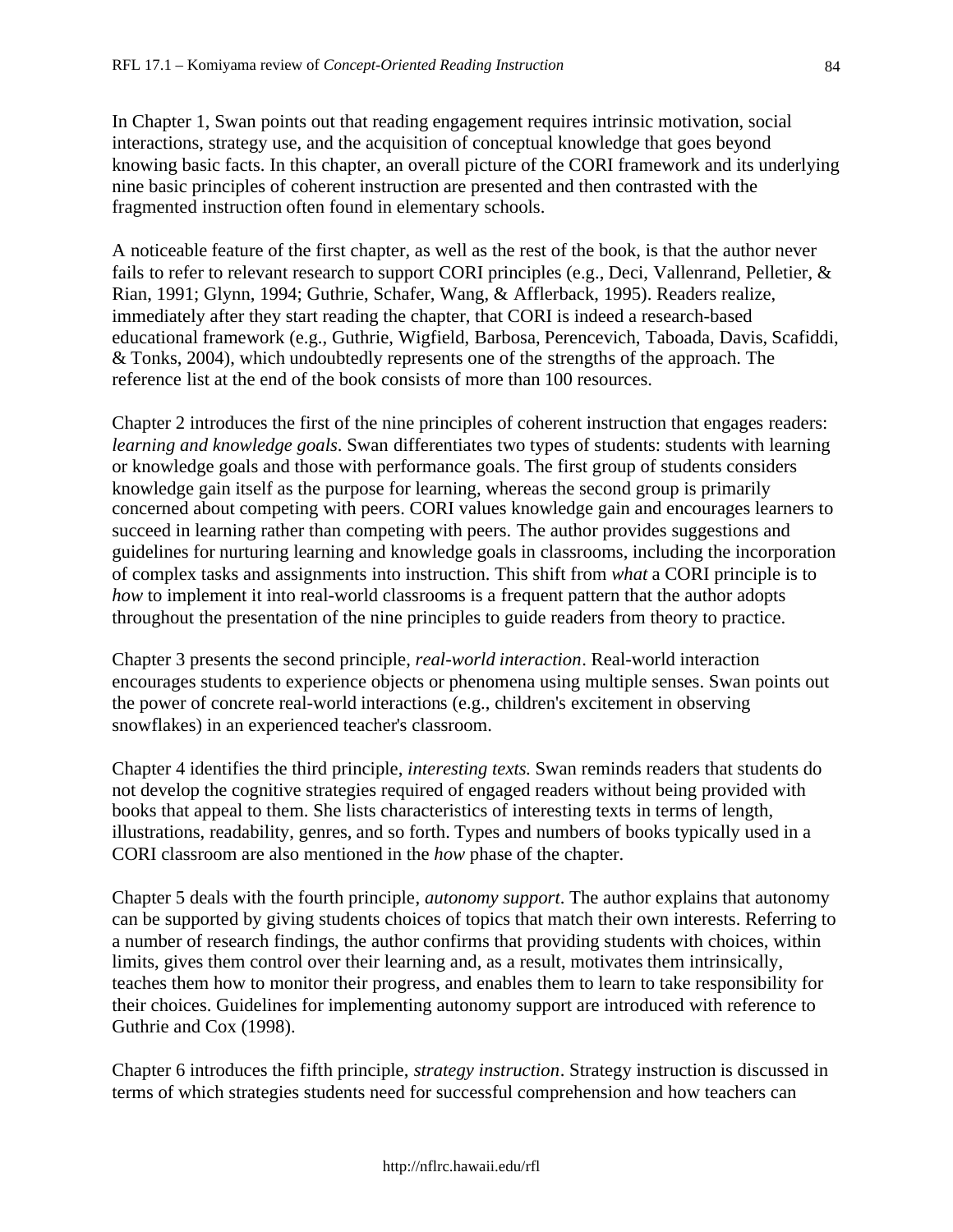teach those strategies. Regarding which strategies to teach, Swan emphasizes four cognitive strategies: asking good questions, searching for information, making sense out of passages, and organizing and holding on to ideas. In terms of instruction, the author suggests teacher modeling and guided practice at initial stages, gradually moving toward peer and individual practice in applying the strategies to texts of their own choice.

Chapter 7 presents two principles: *collaboration support* and *teacher involvement*. Both principles contribute to classroom communities where active social interactions, typified by mutual respect, take place among peers. Teachers in such classrooms play key roles as facilitators of favorable interactions among students rather than as dominators with total control over students' activities, or mere observers.

Chapter 8 introduces the last two strongly linked principles: *evaluation for engagement* and *rewards and praise*. To foster and maintain student engagement, Swan states that teachers should emphasize evaluations based on student effort, set sound instructional goals that determine means of evaluation, adjust everyday instruction to reflect students' progress and achievement, and use multiple means and sources of evaluation throughout the year. She also points out the danger of constantly giving extrinsic rewards for students' performance in contrast with letting students experience learning itself as a reward.

The final chapter summarizes the benefits of CORI over traditional instruction, again making reference to empirical studies for support. Such benefits include facilitating student motivation, strategy use, and gains in conceptual knowledge. The chapter concludes with several frequentlyasked questions and answers, which provide teachers with practical suggestions.

In addition to introducing the nine CORI principles mentioned above, the author incorporates guidelines for building CORI units throughout the volume. The author first discusses the selection of conceptual themes relevant to school curriculum requirements (Chapter 2). Then she leads readers (Chapters 3, 4, 5, 7) through four phases of instruction that make "CORI happen" (p.34). Students build curiosity and interest during the *Observe and Personalize* phase, learn how to access the books to be used during the *Search and Retrieve* phase, learn how to make sense of information taken from multiple reading resources during the *Comprehend and Integrate* phase, and share their new conceptual knowledge with peers during the *Communicate to Others* phase. These guidelines for developing CORI units are presented across five chapters in the book, enabling readers to focus on each phase, one at a time. Had the guidelines been presented in an independent chapter, however, readers might grasp the *fluid* nature of the four phases better. In fact, some readers might lose track of these instructional phases while attempting to grasp the significance of the CORI principles. Indeed, both components of the CORI framework – principles and phases – are needed in order to enhance a classroom dedicated to reading plus content learning.

In sum, CORI is an instructional framework intended for young, L1 readers with enough linguistic abilities to communicate with others about the conceptual themes explored in class. Such abilities, however, may rarely be the case with second/foreign (L2/FL) learners. Yet, L2/FL teachers will find in this book a number of features that are easily transferable to their own classrooms. Teaching students how to ask *good* questions can empower students who need to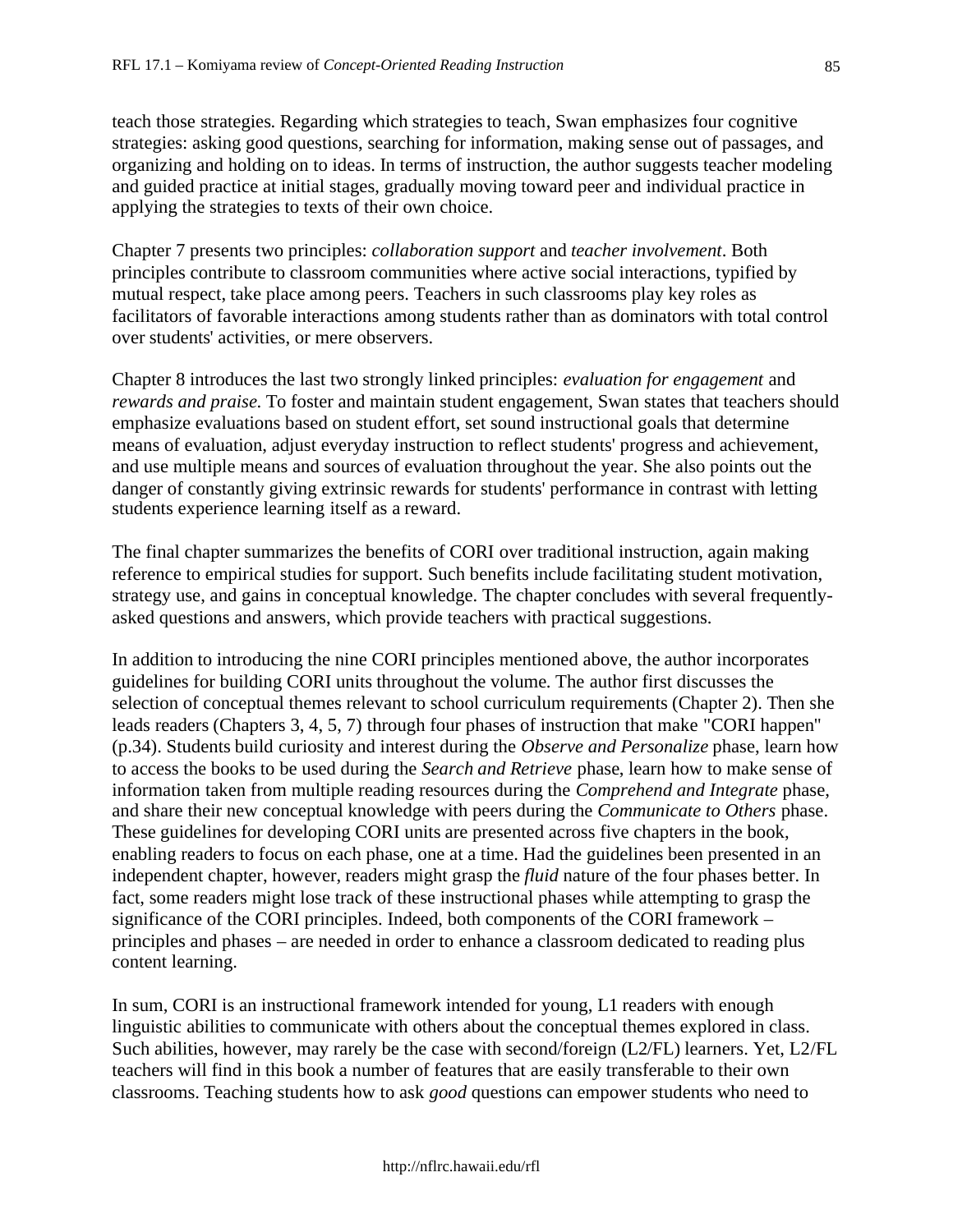develop academic language skills in their L2/FL. Creating a supportive environment is crucial in classrooms where students' language, educational, and cultural backgrounds can be extremely diverse. In fact, L2/FL teachers will realize that the main emphasis in CORI often overlaps with pedagogical priorities in L2/FL reading instruction such as teaching students how to become strategic readers, facilitating student motivation, and incorporating extensive reading in class (Grabe & Stoller, 2002). Stoller (2004) makes a clear connection between CORI and L2/FL content-based instruction, pointing out that empirical research on CORI provides support for successful content and language integration in L2/FL settings. Thus, this book is valuable for teachers in content-based classrooms that integrate reading and content-learning objectives, as well as for those in stand-alone reading classes.

Overall, Swan has done a wonderful job of informing us not only of the goals and principles of CORI but also how such goals can be accomplished. Throughout the volume, her tone is positive, enthusiastic, and full of trust in the abilities of teachers and students. This book makes me want to jump on a plane and fly back to my ESL students in a Mid-Western elementary school to start teaching again.

## **References**

- Deci, E. L., Vallenrand, R. J., Pelletier, L. G., & Rian, R. M. (1991). Motivation and education: The self-determination perspective. *Educational Psychologist*, 26, 325-346.
- Glynn, S. M. (1994). *Teaching science with analogies: A strategy for teachers and textbook authors* (Reading Research Report No. 15). Athens, GA: Universities of Georgia and Maryland national Reading Research Center.
- Grabe, W. & Stoller, F. (2002). *Teaching and researching reading*. New York: Longman.
- Guthrie, J. T. & Cox, K. (1998). Portrait of an engaging classroom: Principles of Concept-Oriented Reading Instruction for diverse students. In K. Harris (Ed.), *Teaching every child every day: Learning in diverse schools and classrooms* (pp. 77-131). Cambridge, MA: Brookline Books.
- Guthrie, J. T., Schafer, W. D., Wang, Y. Y., & Afflerback, P. (1995). Relationships of instruction of reading: An exploration of social, cognitive, and instructional connections. *Reading Research Quarterly*, 30, 8-25.
- Guthrie, J. T., Wigfield, A., Barbosa, P., Perencevich, K. C., Taboada, A., Davis, M. H., Scafiddi, N. T., & Tonks, S. (2004). Increasing reading comprehension and engagement through Concept-Oriented Reading Instruction. *Journal of Educational Psychology,* 96, 403-423.
- Stoller, F. (2004). Content-based instruction: Perspectives on curriculum planning. *Annual Review of Applied Linguistics*, 24, 261-283.